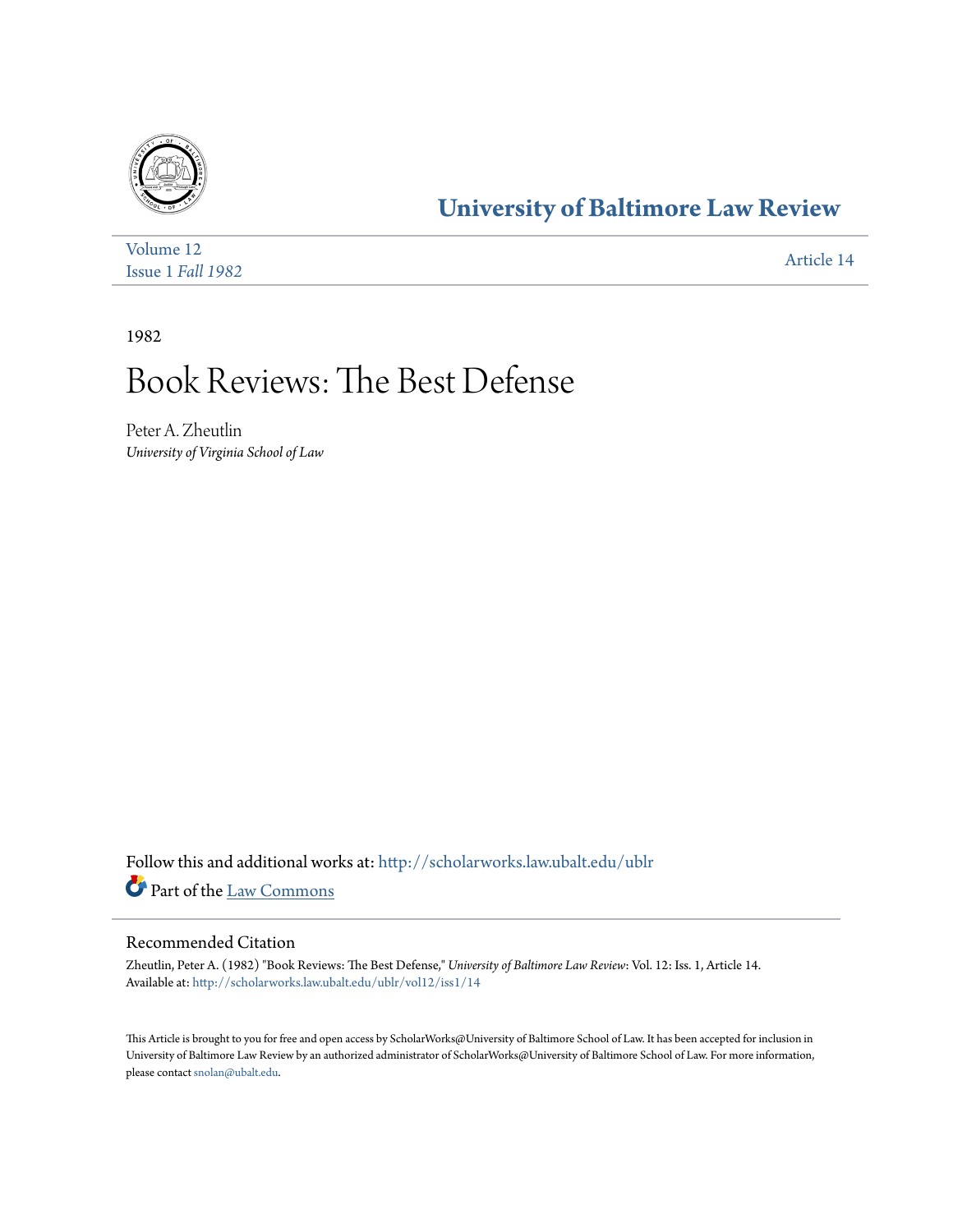## **BOOK REVIEW**

THE BEST DEFENSE. By Alan M. Dershowitz.<sup>†</sup> Random House, New York, New York. 1982. Pp. 425. Reviewed by Peter A. Zheutlin. $\ddagger$ 

It would be unfair to review *The Best Defense* as a work of serious legal scholarship. This observation, however, is not intended to be a negative comment about the book. It merely recognizes that the book was written, and is being marketed, as a popular work. The target audience for the book exists beyond the corridors of American law schools, and in this regard *The Best Defense* succeeds quite well. It is well-paced, interesting if not always profound, and, for the most part, easy to read.

The book consists of a series of narratives detailing Professor Dershowitz's zealous representation of a fascinating array of clients and causes. The themes which connect these otherwise unrelated stories are Dershowitz's impassioned defense of the rights of the accused and his principled devotion to the rule of law.

Although some of Dershowitz's causes are tremendously important others seem hardly worth noting. In any event, Dershowitz does not discriminate and includes chapters on both. The most powerful and moving chapter in the book is the author's passionate recounting of his defense, in the Soviet courts, of the dissident, Anatoly Scharansky. In this chapter Dershowitz not only details the Scharansky trial, but the plight of other Soviet dissidents as well. **By** contrast, the author trivializes the narrative about his defense of nude bathers on Cape Cod's National Seashore' **by** using fatuous captions in the chapter, such as "The Right to Bare Arms" and "Naked Defiance," and **by** including among the book's photographs a picture of two park rangers "observ[ing] the evidence"<sup>2</sup> at the beach in question.

Dershowitz's other clients and causes fall in between these two extremes. The list includes such individuals as Rabbi Bernard Bergman, the notorious New York nursing home operator charged with a variety of Medicare and bribery violations; Sheldon Seigel, a member of the Jewish Defense League, charged with the murder of a young secretary in the bombing of the office of broadway impressario Sol Hurok; Frank Snepp, the former **CIA** agent who told more than the CIA wanted him to; Harry Reems, the male star of *Deep Throat,* prosecuted **by** an ag-

2. **THE BEST DEFENSE** at **202-03.**

t Alan M. Dershowitz is a Professor of Law at Harvard Law School.

t B.A., **1975,** Amherst College; **J.D., 1979,** Boston College; Lecturer, University of Virginia School of Law.

**<sup>1.</sup> I** do not mean to belittle the importance of any constitutional issues raised **by** <sup>a</sup> federal regulation which prohibits nude bathing on federal land. However, the significance of the issues involved in this case pale in comparison to some of the others raised in the book. Indeed, the author recognizes this when he states that he did not regard the "desire to go naked as the most pressing legal issue of the day." **THE BEST DEFENSE** at **196.**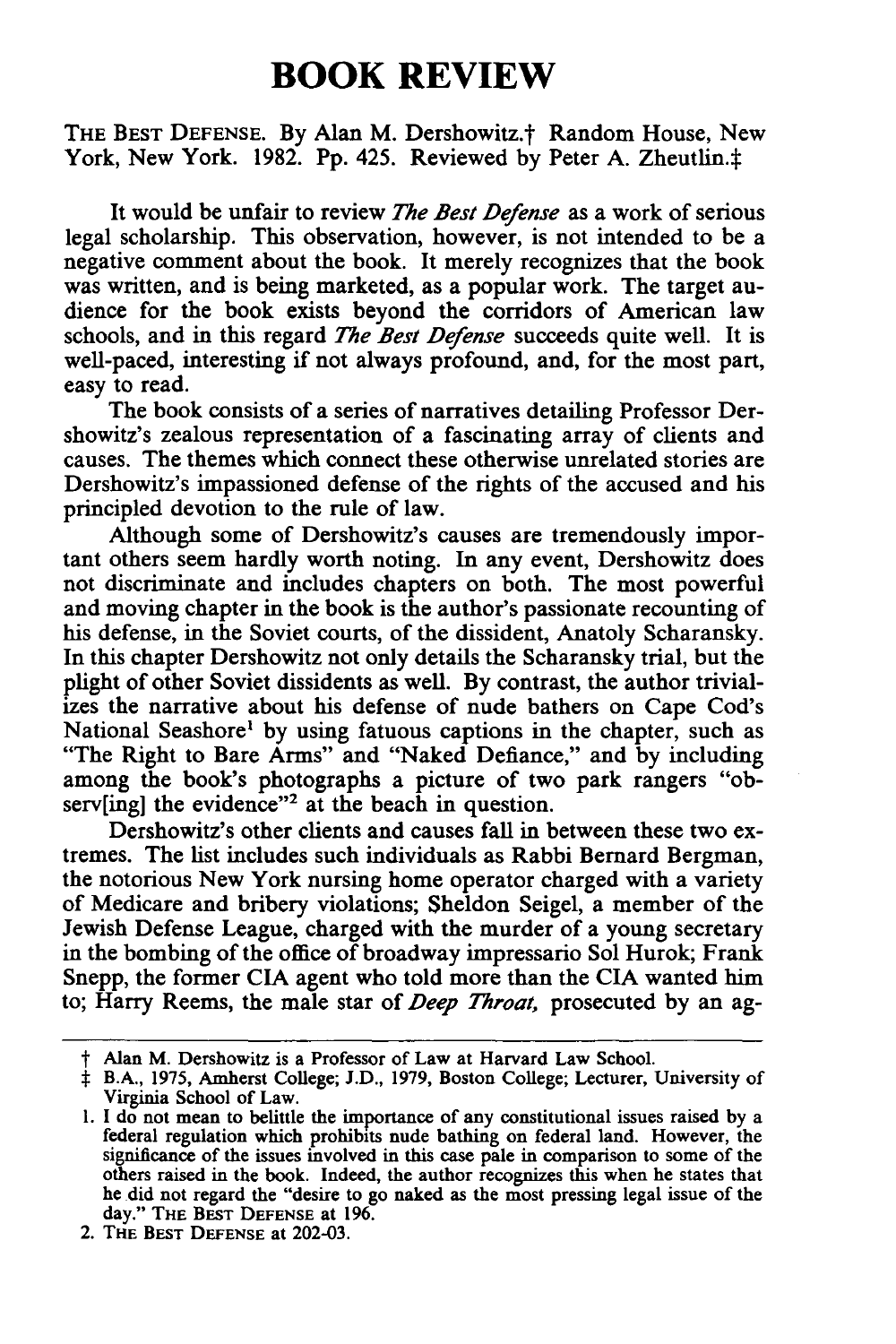gressive, born-again prosecutor in Tennessee; and F. Lee Bailey, indicted for conspiracy to commit mail fraud in 1973. The chapter on the Bailey case seems particularly insubstantial since the case has little legal significance. One senses that this chapter was included because Dershowitz wants the reader to know who prominent attorneys turn to when *they* need help.

From this potpourri, several themes and points of varying importance emerge. The most compelling and important point that Dershowitz makes is that the preservation of constitutional rights requires vigilance and devotion to principle in the face of overwhelming public and political pressure for tougher treatment of criminals. Dershowitz expresses the highly unpopular point of view that even the most odious among us are entitled to force the government to dot its i's and cross its t's in order to secure a criminal conviction.<sup>3</sup> The author then reminds us that great constitutional principles are often established in cases where the individual asserting the right is one of society's least desirable characters. It is the dealer caught peddling drugs to schoolchildren who argues that the search which yielded the evidence against him was unreasonable under the fourth amendment. The rapist argues that the confession beaten out of him violates the fifth amendment. The Nazi party members in Illinois argue that the first amendment protects their right to say the things decent human beings find repugnant. Therefore, it is the outcasts, the outlaws, and others at the fringe of society who require us to test the tenacity of our constitutional rights and liberties. This point warrants particular emphasis today in a society demanding harsher treatment of criminals.<sup>4</sup>

Dershowitz's point is that our system of justice is not simply a means to an end but an end itself. The process as well as the result must be fair. Dershowitz, therefore, applauds the role of defense attorneys, including himself, who represent those defendants who have committed crimes. Dershowitz sees these attorneys as defenders not only of clients but of justice itself. In many ways, the judicial system works contrary to the adage that one is innocent until proven guilty. Defendants face overwhelming odds when they are pitted against the enormous power and resources of the state and the presumption of guilt which permeates the criminal justice system.5 Therefore, as a de-

<sup>3.</sup> A point made even more unpopular after the not guilty verdict in the John Hinckley trial.

<sup>4.</sup> This is not to ignore the justifiable concern that those who are convicted of crimes are often out on the streets too soon. The point here relates to the process by which convictions or acquittals are made, not to the punishment meted out.

<sup>5.</sup> See **JEROME** H. **SKOLNICK, JUSTICE WITHOUT TRIAL** 241 (1966). By presumption of guilt I mean that participants in the criminal justice system (judges, prosecutors, police) assume that policemen do not arrest innocent people and that prosecutors do not usually waste time and money prosecuting defendants unless there is strong evidence against them. In this sense one may presume that **by** the time a defendant comes to trial there has been a multi-tiered selection process and that at each stage of the process a decision has been made that the defendant's "guilt"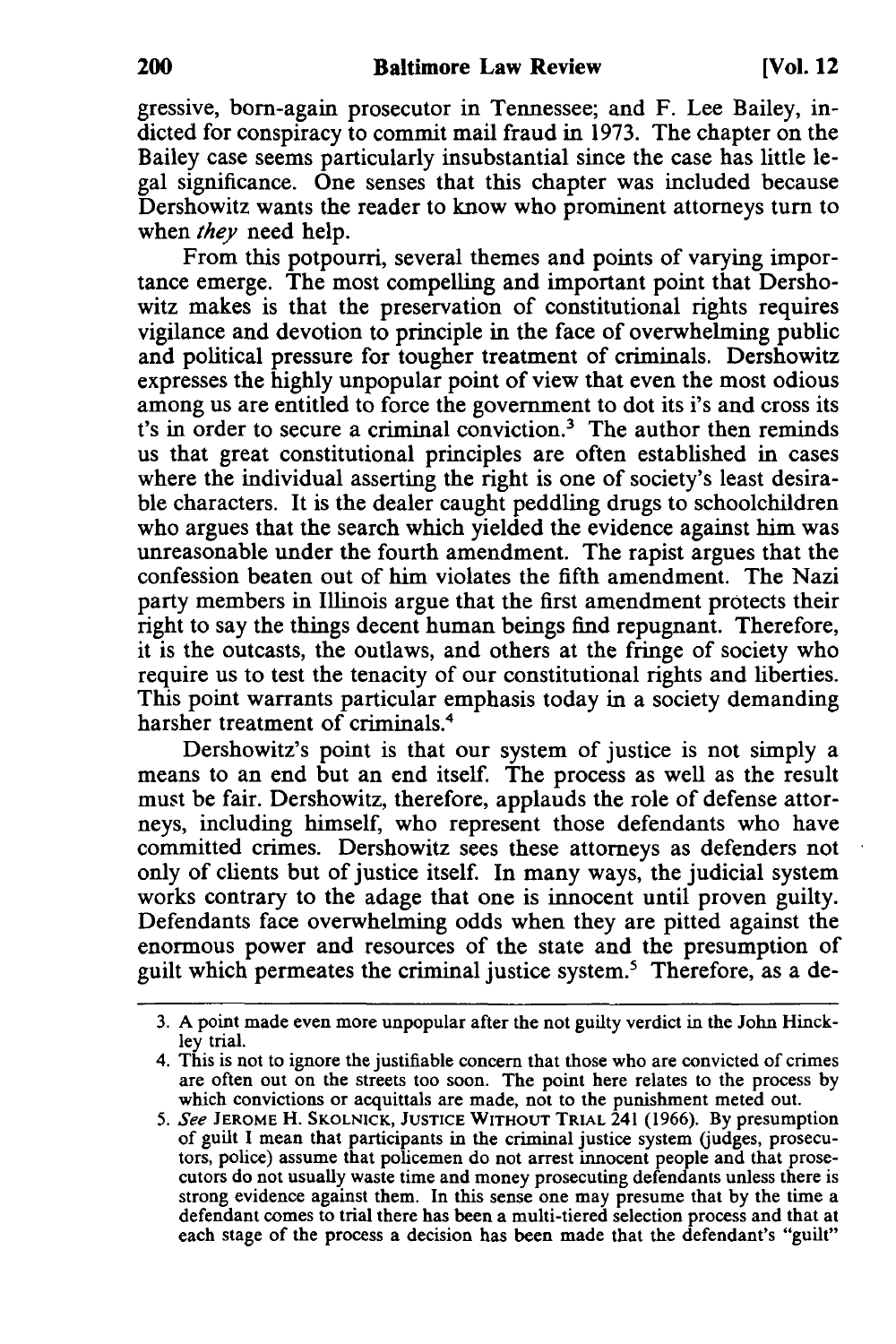fense attorney, Dershowitz constantly places himself in the role of the underdog, a role he clearly seems to enjoy.

A second important theme in *The Best Defense* is Dershowitz's unrestrained attack on the criminal justice system. Criticism of this system is certainly not a novel enterprise. However, most of the criticism today is directed towards a perceived laxness in the way criminals are treated. Dershowitz's attack, however, is upon the intellectual and moral bankruptcy of the players in the "justice game."6 In the book's introduction, Dershowitz cynically states thirteen rules about the criminal justice system. These include: rule IV, "Almost all police lie about whether they violated the Constitution in order to convict guilty defendants"; rule V, "All prosecutors, judges, and defense attorneys are aware of rule IV"; rule VIII, "Most trial judges pretend to believe police officers who they know are lying"; rule IX, "All appellate judges are aware of rule VIII, yet many pretend to believe the trial judges who pretend to believe the lying police officers"; and finally rule XIII, "Nobody really wants justice."<sup>7</sup> The evidence to substantiate these rules is supposedly found in the series of narratives which form the book. There are occasional anecdotes which illustrate these statements but they do not convincingly demonstrate that these "rules" pervade the criminal justice system.

Dershowitz makes his most pointed attacks against those judges with whom he has clashed in the courtroom and who did not see things his way. He criticizes one judge who refused to overturn the sentence handed down against his client, Bernard Bergman, stating that the judge's opinion was "an artful act of verbal gymnastics" and that the judge "simply lacked the guts to free Bernard Bergman . . . . "<sup>8</sup>

At times Dershowitz makes strong, unsubstantiated accusations. For example, Dershowitz accuses the New York Court of Appeals of simply ignoring his arguments in the case of Melvin Dlugash.<sup>9</sup> A reading of the court of appeals' opinion,<sup>10</sup> however, does not support the charge that the court *ignored* Dershowitz's argument, although the judges may not have understood it. It is worth examining this episode in some detail, for it reveals both the strengths and weaknesses of the book.

Melvin Dlugash had been convicted by a jury of murder even though all of the expert witnesses who testified agreed that there was no way to determine whether the victim was alive at the time Dlugash shot him. Moments before Dlugash fired his shots, the victim had been re-

warrants further steps towards trial. Thus, the closer a defendant gets to trial the greater the presumption that he is not innocent.

<sup>6.</sup> **THE BEST DEFENSE** at xxi.

**<sup>7.</sup>** *Id* at xxi-ii.

**<sup>8.</sup>** *Id* at 149.

<sup>9.</sup> *Id* at **108-09.**

**<sup>10.</sup>** People v. Dlugash, 41 N.Y.2d 725, **363** N.E.2d **1155, 395** N.Y.S.2d 419 (N.Y. *1977), petition for habeas corpus granted,* 476 F. Supp. 921 (E.D.N.Y. 1979).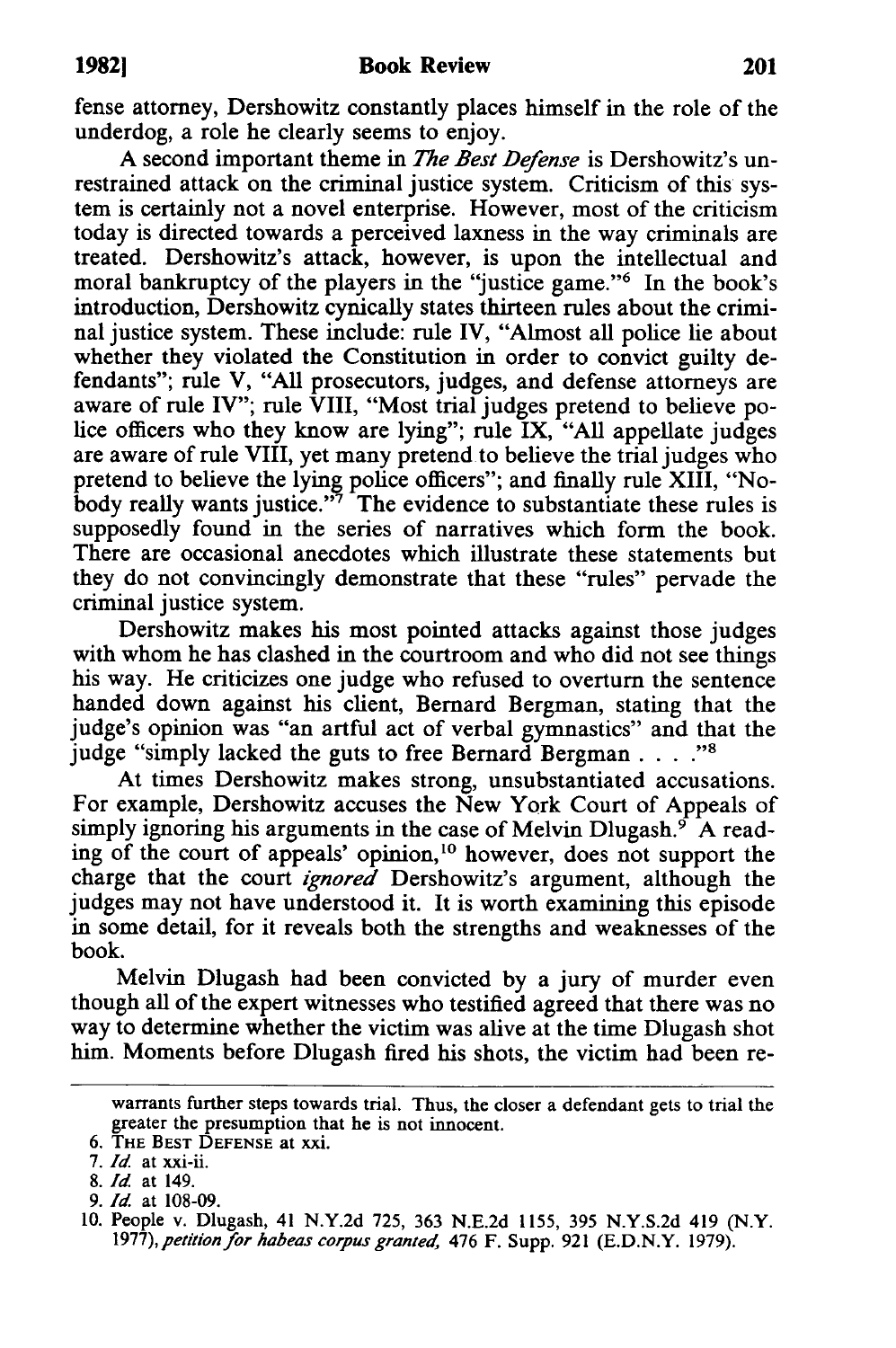peatedly shot in the chest **by** a third person. The trial judge charged the jury with respect to both murder and attempted murder, but the charge concerning the requisite intent required for each crime was different. In the murder charge the judge told the jury that if they found that the defendant caused the death of the victim, then they could accept or reject the presumption that every person intends the natural and probable consequences of his acts.<sup>11</sup> Accordingly, *if* the jury were to find that Dlugash did cause the death of the victim, they were entitled *to presume* that he had the requisite intent which warranted a conviction for murder.

In charging the jury on attempted murder, the judge did not give the jury instructions which would permit them to presume intent. Instead, the judge told the jury that they could convict Dlugash of attempted murder even if the victim was already dead, but only if they "found beyond a reasonable doubt. **. .** that the defendant actually intended to kill the deceased, believing *in his own mind* that the deceased was living **.... "**

The jury convicted Dlugash of murder and in so doing necessarily concluded that the victim was alive when the defendant shot him. The Brooklyn Appellate Division reversed the conviction because the state had "failed to prove beyond a reasonable doubt that [the victim] had been alive at the time he was shot by the defendant."<sup>13</sup> The appellate court also found that there was not a "scintilla of evidence" to establish that Dlugash believed the victim to be alive. Therefore, the appellate court held that Dlugash could not be guilty of attempted murder either.<sup>14</sup>

The state appealed this ruling, and Dershowitz argued the defendant's case before the New York Court of Appeals. The issue on appeal was whether it was murder or attempted murder to shoot a corpse. Dershowitz argued that in light of the different instructions given by the trial judge with respect to finding intent, attempted murder *in this context* could not possibly be a lesser included offense of murder. This argument was premised on the rule that "[I]f there are any elements of the lesser crime that are *not* included in the greater crime, the constitutional right to trial by jury requires that there be a new jury trial, since no appellate court may find facts that have not been found by a jury."<sup>15</sup>

The court of appeals found that the evidence did not establish beyond a reasonable doubt that the victim was alive when Dlugash shot him, and therefore, affirmed the appellate division's reversal of the

**<sup>11.</sup> THE BEST DEFENSE** at **96.**

<sup>12.</sup> *Id* at 97 (emphasis added).

**<sup>13.</sup>** People v. Dlugash, **51** A.D.2d 974, 975, **380** N.Y.S.2d 315, **317** (N.Y. App. Div. 1976).

<sup>14.</sup> *Id*

<sup>15.</sup> THE **BEST DEFENSE** at 107.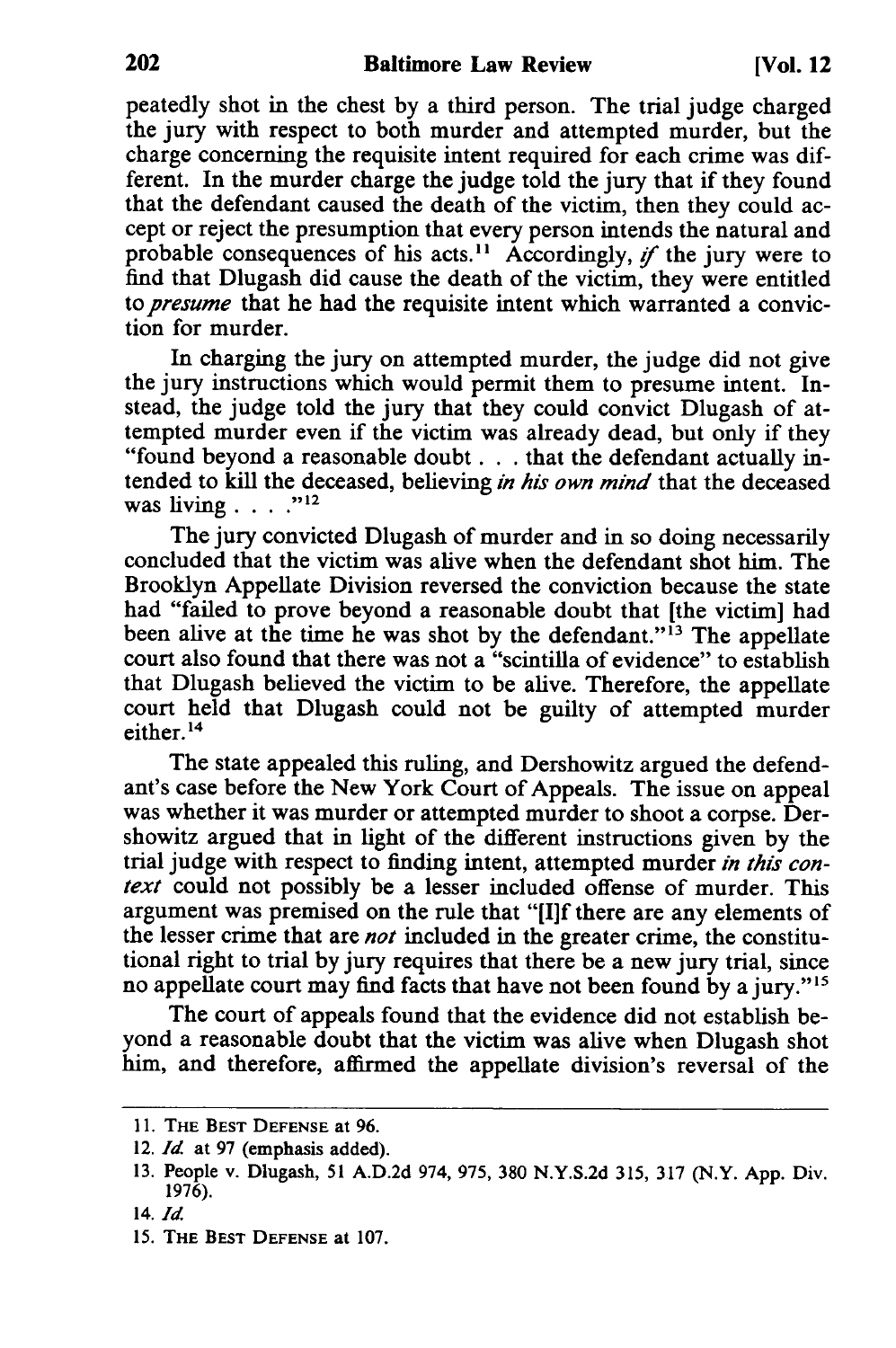murder conviction.<sup>16</sup> Much to Professor Dershowitz's disappointment, however, the court of appeals ruled that the "appellate division erred in not modifying the judgment to reflect a conviction for the lesser included offense of attempted murder."<sup>17</sup>

In explaining the New York Court of Appeals decision, Dershowitz complains that the court simply ignored what he believes was an irrefutable and obvious argument.<sup>18</sup> Despite this allegation, Dershowitz further asserts that the court of appeals simply pretended the argument was not made, something he contends "courts are prone to do when [an argument] is [too] difficult to answer.  $\therefore$  ...<sup>919</sup> Here, Dershowitz implies that the court was either ignorant, disinterested in justice, devious or unwilling to confront a difficult issue.

The merit of Dershowitz's intriguing argument is not criticized here. However, his charge that the New York Court of Appeals ignored his argument because it was too difficult to answer is simply unfounded. Professor Dershowitz's clever argument is not easily grasped. In addition, the court of appeals did detail what it called "ample" evidence which would have justified the jury in finding that the defendant actually believed the victim was alive when he shot him.<sup>20</sup> Therefore the court was aware that the murder instruction with respect to intent might not be a constitutional basis for the attempted murder conviction. The problem with this, as Dershowitz points out, is that the court of appeals could not be sure that this ample evidence was in fact the evidence considered by the jury. Because the jury impliedly found, incorrectly, that the victim was alive when Dlugash shot him, they simply could have accepted the presumption as articulated in the trial judge's murder instruction. The presumption, of course, was not a part of the attempted murder instruction.

Dershowitz's argument was ultimately vindicated when a federal court granted Dlugash's habeas corpus petition. The federal court held that the jury may well have found the requisite intent for murder by applying the presumption rather than by determining that the defendant actually believed the victim to be alive.<sup>21</sup> Since the presumption was not a part of the *attempted murder* instruction to the jury, and because the jury found Dlugash guilty of murder, the federal court ruled that modifying the judgment to reflect a conviction for attempted murder was a violation of Dlugash's due process rights. Therefore, Dlu-

<sup>16.</sup> People v. Dlugash, 41 N.Y.2d 725, 730, 363 N.E.2d 1155, 1159, 395 N.Y.S.2d 419, 423 (N.Y. 1977), petition for habeas corpus granted, 476 F. Supp. 921 (E.D.N.Y. 1979).

<sup>17.</sup> *Id* at 737, 363 N.E.2d at 1163, 395 N.Y.S.2d at 438.

**<sup>18.</sup>** THE **BEST DEFENSE** at **108.**

<sup>19.</sup> *Id* at 108-09.

<sup>20.</sup> *See* People v. Dlugash, 41 N.Y.2d 725, 736-37, 363 N.E.2d 1155, 1162, 395 N.Y.S.2d 419, 426-27 (N.Y. *1977),petitionfor habeas corpus granted,* 476 F. Supp. 921 (E.D.N.Y. 1979).

<sup>21.</sup> Dlugash v. New York, 476 F. Supp. 921 (E.D.N.Y. 1979).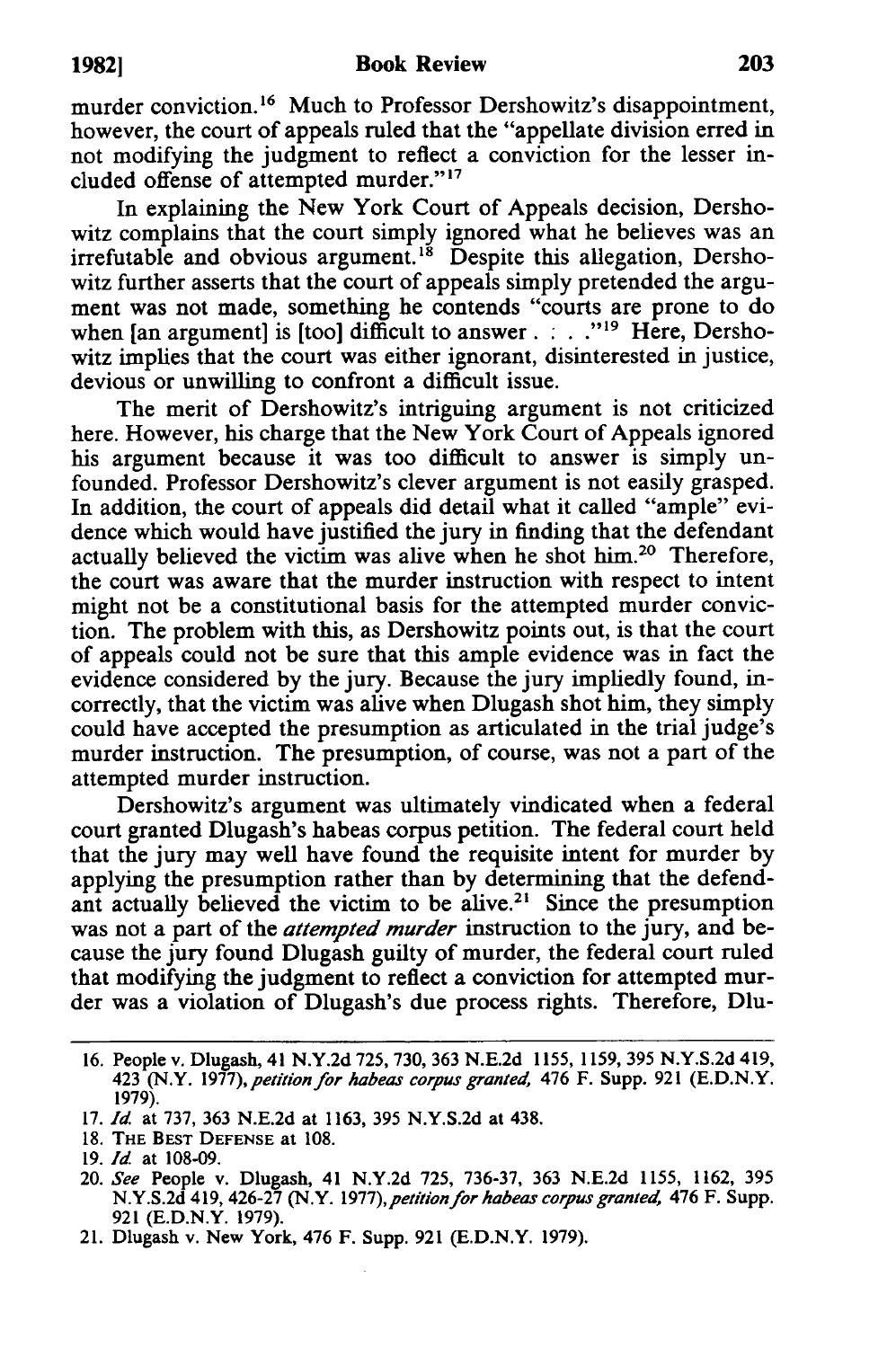gash had to be released or tried separately for the crime of attempted murder.

Dershowitz seems to delight in reminding the New York Court of Appeals of his ultimate triumph over what he views as its ignorance. However, his charge of ignorance reflects an affliction common among men of uncommon brilliance  $-$  they do not suffer fools gladly and for them the world, not to mention the judiciary, is largely populated by fools. Dershowitz's assertions are unfair and do not adequately take into account the novelty of the issues raised by the case and the cleverness of his argument. The chapter on the *Dlugash* case is fascinating and it reveals Dershowitz's impressive ability as well as his impatience with lesser minds.

Dershowitz also passes up the opportunity to explain why Dlugash's conviction would strike a blow against the constitutional values he champions. He does not explain, for example, why a democratic and just society will thrive because people like Dlugash escape punishment. Moreover, he fails to explain why society will come tumbling down (or at least lose a supporting brick) were Dlugash to stand convicted. Dershowitz forcefully argues for strict adherence to constitutional principles without examining or explaining why each of the principles he raises are critical elements of a just, democratic society.

The legal arguments discussed in the chapter on the *Dlugash* case are particularly difficult reading for one not familiar with the law of attempted crimes and would likely be incomprehensible to all but the most sophisticated laymen. To the book's target audience this chapter will be most difficult to read.

Although much of the criticism leveled at judges and prosecutors may be legitimate, Dershowitz is unable to criticize without sounding pompous. The tone of the criticism detracts from its credibility, and pervades the book in other ways as well. For instance, in discussing a felony murder case he worked on during his clerkship with United States Circuit Judge David Bazelon, Dershowitz writes, with characteristic overstatement, that he and the judge "worked. **.** . on an opinion to spare the defendant's life."22

Dershowitz also displays a propensity for exaggerating the legal significance of the cases he describes. The Frank Snepp case is a good example.23 After leaving the CIA, Snepp wrote and published *Decent Interval,* a highly critical account of the CIA's role in Southeast Asia at the end of the Vietnam War. The CIA sued Snepp after publication of the book, alleging breach of a secrecy agreement which Snepp had signed upon his employment with the CIA. That agreement prohibited Snepp from publishing "any information or material relating to the [CIA], its activities or intelligence activities generally, either during or

<sup>22.</sup> **THE BEST DEFENSE** at **306.**

**<sup>23.</sup>** Snepp v. United States, 444 U.S. 507 **(1979).**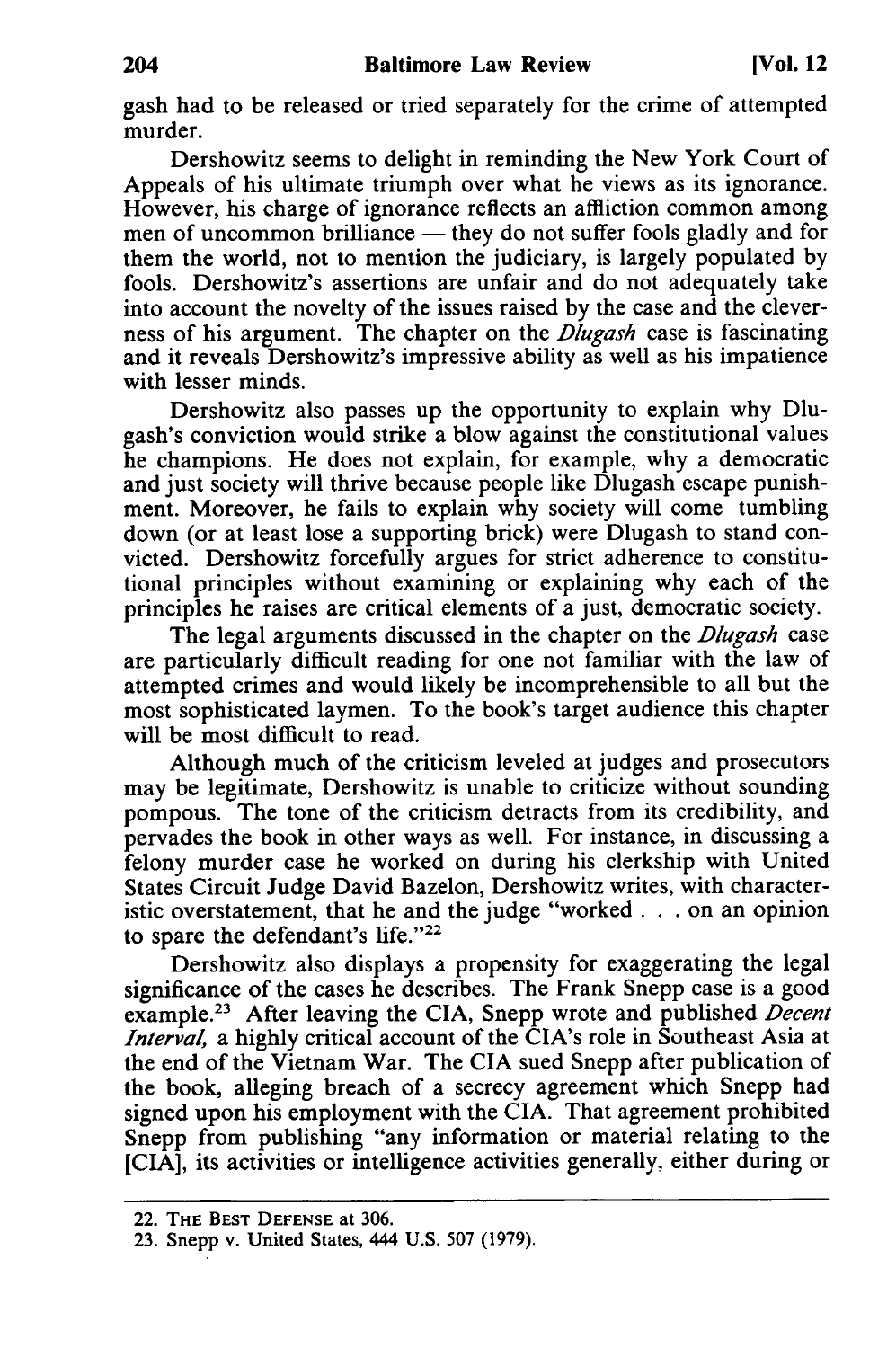after the term of [his] employment by the **[CIA]."24** The **CIA** sought both to enjoin Snepp from publication of any further material without CIA approval, and to impose a constructive trust upon the money earned by Snepp from publication of the book. The latter relief was sought on the basis that Snepp had a fiduciary obligation to the CIA based upon sections of the secrecy agreement.

The district court granted the injunctive relief sought, and imposed a constructive trust on Snepp's earnings from the book.25 The Fourth Circuit affirmed the district court's ruling as to the CIA contract, concluding that the agreement prevailed over Snepp's first amendment right to publish the book without first submitting it to the CIA for review.26 The Fourth Circuit reversed the district court's holding with respect to the constructive trust, however, finding this remedy improper because no fiduciary obligation had been established.<sup>27</sup>

Snepp was not satisfied with what amounted to a practical victory in the Fourth Circuit. Although he could keep his earnings from the book, the court of appeals had sustained the government's position that the secrecy agreement prevailed over Snepp's first amendment rights.<sup>28</sup> Snepp wanted to prevail as a matter of principle, however, and he petitioned the Supreme Court for a writ of certiorari. The government filed a conditional cross-petition because, in the event that Snepp's writ was granted, it wanted review of the Fourth Circuit's decision reversing the imposition of the constructive trust.

Dershowitz was justifiably surprised and outraged when the Supreme Court rendered an opinion in the case on the petitions without even receiving briefs or hearing oral argument.<sup>29</sup> Relegating the first amendment issue to a footnote, the Court ruled that a constructive trust should be imposed, thus making Snepp a loser on all counts.30 Deciding the case on the petitions is an extraordinary procedure and Dershowitz is justifiably indignant. In addition, because the Court reached out to decide an issue contained only in a conditional crosspetition, Dershowitz criticizes the decision as unwarranted "judicial activism on the part of conservative judges who claim to be adherents of judicial restraint."<sup>31</sup>

Again, however, Dershowitz's hyperbole undercuts the justifiable criticism. Dershowitz describes the *Snepp* case as "among the most

<sup>24. 595</sup> F.2d 926, 930 **n.l** (4th Cir.), *rev'd in part,* 444 U.S. 507 (1979).

<sup>25. 456</sup> F. Supp. 176, 182 (E.D. Va. 1978), *rev'd in part,* 595 F.2d 926 (4th Cir.), *rev'd inpart,* 444 U.S. 507 (1979).

<sup>26. 595</sup> F.2d 926, 931-32 (4th Cir.), *rev'd in part,* 444 U.S. 507 (1979).

<sup>27.</sup> *Id* at 929.

<sup>28.</sup> THE BEST DEFENSE at 229.

<sup>29.</sup> *See* Snepp v. United States, 444 U.S. 507, 517, 524 (1979). As Justice Stevens noted in his dissent in *Snepp,* this was a very unusual procedure for the Supreme Court to follow when rendering a decision. *Id* at 524-25 (Stevens, J., dissenting).

<sup>30.</sup> *Id.* at 516.

<sup>31.</sup> **THE** BEST DEFENSE at 231.